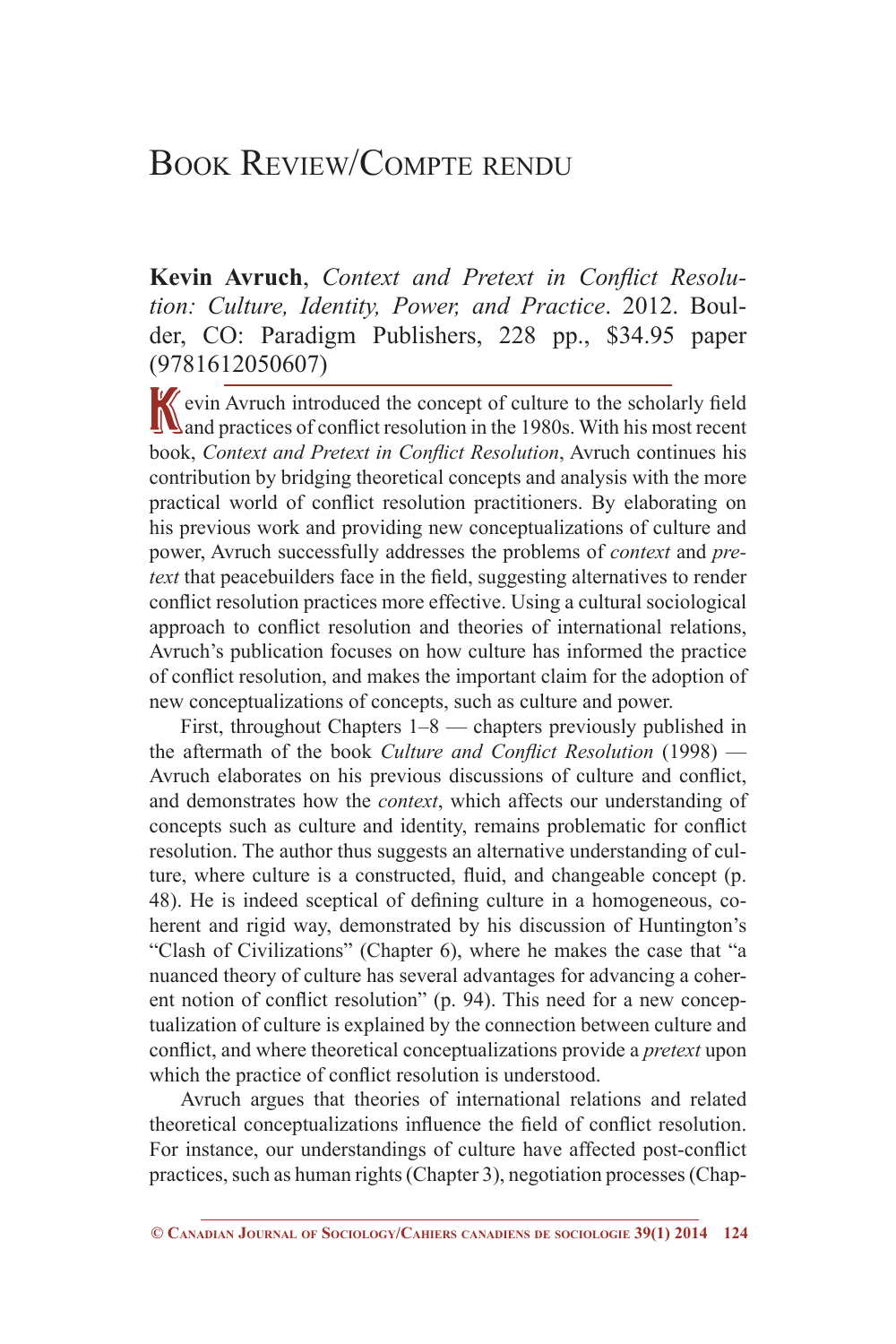ter 7) and truth and reconciliation commissions (Chapter 8). However, despite a definition of culture that is nuanced and changeable, he still explains how this concept can be practically employed by peacebuilders, by demonstrating how being overly sensitive, or underestimating the role of culture in conflict resolution can be problematic for practitioners (Chapter 5). His argument that IR theories and theoretical conceptualizations are connected to the field of conflict resolution by influencing peacebuilders' practices is powerful and convincing, and leads to another main contribution of this book regarding the conceptualization of power (Chapter 9).

In Chapter 9, Avruch criticizes the influence that IR theories (realist and neorealist) had on providing an understanding of power as dominance and coercion, as the "Other." However, this conceptualization suggests that in cases where the conflict is held between asymmetric powers (which Avruch argues is the rule and not the exception), it becomes unacceptable to resolve the conflict from a realist understanding of power, which would allow the most powerful actor to dominate others (p. 144). According to Avruch, a new conceptualization of power is needed to render the practices of conflict resolution more effective. He is, however, aware that whilst mediators and peacebuilders "do not think of power in theoretical or abstract terms,… they still possess a tacit and implicit theory of power to guide their practice" (p. 151). Avruch does not provide a definite new conceptualization of power, but his claim that it remains important to broaden our understanding of power as a concept that influences conflict resolution is nicely made. This debate about the presence of different ontologies when discussing concepts such as culture and power is, however, at the core of the problems of *context* and *pretext* that conflict resolution practitioners face in the field. As he concludes, "given a poststructuralist world featuring multiple contexts of peace, what is our pretext for favouring some conception of peace over others?" (p. 167–8). Avruch thus suggests that conflict resolution practitioners should be transparent and clear about their external standpoint, despite the risk of being perceived as directive. This, he argues, "is hardly an entire ethics of practice, but it is surely the beginning of one" (p. 170).

Finally, *Context and Pretext in Conflict Resolution* is very successful in breaching the gap between theoretical analysis, theories of international relations (mostly realist and neorealist), and the practicalities of the field of conflict resolution. Perhaps because some chapters were previously published as articles, the book is not as fluid and continuous as it could have been, despite the overreaching theme of conflict resolution. For instance, there is a certain disconnect between discussions of